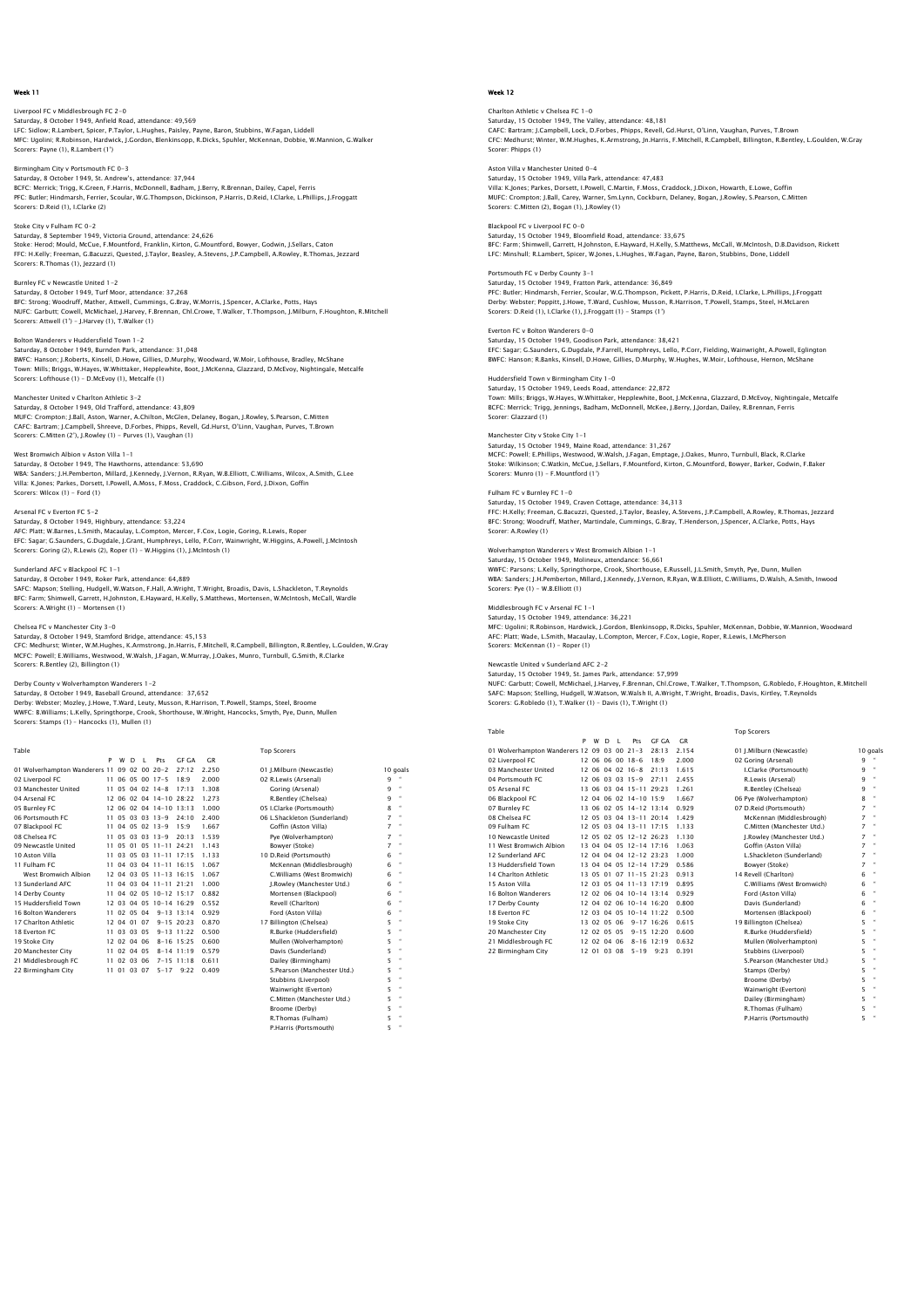Burnley FC v Manchester City 0-0 Saturday, 22 October 1949, Turf Moor, attendance: 25,063<br>BFC: Strong: Woodruff, Mather, Attwell, Cummings, G.Bray, Chew, J.Spencer, R.W.Harrison, Potts, Hays<br>MCFC: Powell: E.Phillips, Westwood, W.Walsh, J.Faqan, Emptaqe, J

Arsenal FC v Blackpool FC 1-0 Saturday, 22 October 1949, Highbury, attendance: 66,391<br>AFC: Platt, W.Barnes, L.Smith, Macaulay, L.Compton, Mercer, F.Cox, Logie, Roper, R.Lewis, I.McPherson<br>BFC: Farm: Shimwell, Garrett, H.Johnston, E.Hayward, H.Kelly, S. Scorer: R.Lewis (1)

## Bolton Wanderers v Middlesbrough FC 1-2

Saturday, 22 October 1949, Burnden Park, attendance: 30,095 BWFC: Hanson; R.Banks, Kinsell, D.Howe, Gillies, D.Murphy, W.Hughes, W.Moir, Barrass, Hernon, McShane MFC: Ugolini; R.Robinson, Hardwick, J.Gordon, Blenkinsopp, R.Dicks, Linacre, McKennan, Spuhler, W.Mannion, Woodward Scorers: D.Murphy (1) – W.Mannion (1), Woodward (1)

Stoke City v Charlton Athletic 0-3

Saturday, 22 October 1949, Victoria Ground, attendance: 20,445 Stoke: Wilkinson; C.Watkin, McCue, F.Mountford, Franklin, J.Sellars, G.Mountford, Bowyer, Godwin, Wordley, Ormston<br>CAFC: Bartram; J.Campbell, Shreeve, D.Forbes, Phipps, Revell, Gd.Hurst, O'Linn, Vaughan, Purves, Kiernan Scorers: Vaughan (2), Purves (1)

West Bromwich Albion v Portsmouth FC 3-0 Saturday, 22 October 1949, The Hawthorns, attendance: 40,808 WBA: Sanders; J.H.Pemberton, Millard, J.Kennedy, J.Vernon, R.Ryan, W.B.Elliott, C.Williams, D.Walsh, A.Smith, Inwood PFC: Butler; Hindmarsh, Ferrier, Scoular, W.G.Thompson, Dickinson, J.Dawson, Pickett, J.Froggatt, H.Barlow, C.Parker Scorers: D.Walsh (1), C.Williams (1), W.B.Elliott (1)

## Sunderland AFC v Fulham FC 2-0

Saturday, 22 October 1949, Roker Park, attendance: 46,253 SAFC: Mapson; Stelling, Hudgell, W.Watson, W.Walsh II, Scotson, T.Wright, Broadis, Davis, L.Shackleton, T.Reynolds<br>FFC: H.Kelly; Freeman, G.Bacuzzi, Quested, J.Taylor, Beasley, A.Stevens, J.P.Campbell, A.Rowley, R.Thomas, Scorers: Davis (1), Stelling (1')

## Derby County v Huddersfield Town 4-2

Saturday, 22 October 1949, Baseball Ground, attendance: 23,624 Derby: Webster; Mozley, J.Parr, T.Ward, K.Oliver, Musson, R.Harrison, T.Powell, Stamps, Steel, H.McLaren<br>Town: Milis; Briggs, W.Hayes, Percival, Hepplewhite, Boot, J.McKenna, Glazzard, D.McEvoy, Nightingale, Metcalfe<br>Score

#### Liverpool FC v Newcastle United 2-2

Saturday, 22 October 1949, Anfield Road, attendance: 48,987 LFC: Sidlow; R.Lambert, Spicer, P.Taylor, W.Jones, L.Hughes, Payne, Baron, Stubbins, W.Fagan, Liddell NUFC: Garbutt; Cowell, McMichael, J.Harvey, F.Brennan, Chl.Crowe, T.Walker, T.Thompson, G.Robledo, Hannah, R.Mitchell Scorers: Liddell (1), Baron (1) – R.Mitchell (1), T.Thompson (1)

### Chelsea FC v Aston Villa 1-3

Saturday, 22 October 1949, Stamford Bridge, attendance: 44,705 CFC: Medhurst; Bathgate, W.M.Hughes, K.Armstrong, Jn.Harris, F.Mitchell, R.Campbell, Billington, R.Bentley, L.Goulden, W.Gray<br>Villa: K.Jones; Parkes, Dorsett, I.Powell, C.Martin, F.Moss, Craddock, C.Gibson, Ford, J.Dixon,

Birmingham City v Everton FC 0-0

Saturday, 22 October 1949, St. Andrew's, attendance: 32,209<br>BCFC: Merrick; D.Carr, Jennings, Boyd, Atkins, Badham, Havenga, J.Berry, Dailey, R.Brennan, J.Stewart<br>EFC: Saqar; G.Saunders, G.Duqdale, P.Farrell, Humphreys, Lel

#### Manchester United v Wolverhampton Wanderers 3-0

Saturday, 22 October 1949, Old Trafford, attendance: 53,269<br>MUFC: Crompton; Carey, Aston, Warner, A.Chilton, Cockburn, Delaney, Bogan, J.Rowley, S.Pearson, C.Mitten<br>WWFC: Parsons; L.Kelly, Springthorpe, E.Russell, Chatham,

 Table Top Scorers P W D L Pts GF GA GR 01 Wolverhampton Wanderers 13 09 03 01 21-5 28:16 1.750 01 R.Lewis (Arsenal) 10 goals 02 Liverpool FC 13 06 07 00 19-7 20:11 1.818 J.Milburn (Newcastle) 10 " 03 Manchester United 13 07 04 02 18-8 13 1.846 03 06 07 08 19 1<br>
04 Arsenal FC 14 07 03 04 17-11 30:23 1.304 1.Clarke (Portsmouth) 9 1<br>
05 Portsmouth FC 13 06 03 04 15-11 27:14 1.929 16.Bentley (Chelsea) 9 1<br>
06 Burrley FC 08 West Bromwich Albion 14 05 04 05 14-14 20:16 1.250 C.Williams (West Bromwich) 7 " 09 Sunderland AFC 13 05 04 04 14-12 25:23 1.087 Goffin (Aston Villa) 7 " 10 Chelsea FC 13 05 03 05 13-13 21:17 1.235 S.Pearson (Manchester Utd.) 7 " 11 Newcastle United 13 05 03 05 13-13 28:25 1.120 J.Rowley (Manchester Utd.) 7 " 12 Charlton Athletic 14 06 01 07 13-15 24:23 1.044 Davis (Sunderland) 7 " 13 Aston Villa (13 04 05 04 13-13 20:20 1.000 1.000 Eower (Stoke) 2.1<br>14 Fulham FC 13 05 03 05 13-13 17:17 1.000 C. Mitten (Manchester Urd.) 7<br>15 Derby County 13 05 02 06 12-14 20:22 0.909 McKennan (Middlesbrough) 7<br>16 Hu 18 Bolton Wanderers 13 02 06 05 10-16 14:16 0.875 18 Revell (Charlton)<br>
19 Middlesbrough FC 13 03 04 06 10-16 14:20 0.700 Vaughan (Charlton)<br>
20 Nanchester City 13 02 06 05 10-16 12:20 0.650 10-16 21 Billington (Chelsea)<br> 19 Middlesbrough FC 13 03 04 06 10-16 14:20 0.700 Vaughan (Charlton) 6 " 20 Manchester City 13 02 06 05 10-16 12:20 0.600 Mortensen (Blackpool) 6 " 21 Stoke City 14 02 05 07 9-19 16:29 0.552 21 Billington (Chelsea) 5 " 22 Birmingham City 13 01 04 08 6-20 9:23 0.391 Stubbins (Liverpool) 5 "



Broome (Derby) 5 " P.Harris (Portsmouth) 5 "

## Week 14

oton Wanderers v Chelsea FC 2-2 Saturday, 29 October 1949, Molineux, attendance: 42,008<br>WWFC: Passons; L.Kelly, McLean, E.Russell, Shorthouse, Crook, Hancocks, Smyth, Pye, Dunn, Mullen<br>CFC: Medhurst; Bathaate, W.M.Hughes, K.Armstronq, Jn.Harris, Macauley Scorers: Smyth (2) - R.Campbell (1), R.Bentley (1)

Newcastle United v Arsenal FC 0–3<br>Saturday, 29 October 1949, St. James Park, attendance: 54,670<br>NUFC: Garbutt, Cowell, McMichael, J.Harvey, F.Brennan, Chl.Crowe, T.Walker, T.Thompson, G.Robledo, F.Houghton, R.Mitchel<br>NUFC: Scorer: Roper (3)

Blackpool FC v Bolton Wanderers 2–0<br>Saturday, 29 October 1949, Bloomfield Road, attendance: 23,233<br>BFC: Farm; Shimwell, Garrett, H.Johnston, E.Hayward, H.Kelly, S.Matthews, G.McKnight, Mortensen, McCall, Wardle<br>BWFC: Hanso Scorer: Mortensen (2)

Portsmouth FC v Manchester United 0-0 Saturday, 29 October 1949, Fratton Park, attendance: 40,586 PFC: Butler; Hindmarsh, Ferrier, Scoular, W.Spence, Dickinson, P.Harris, Pickett, I.Clarke, L.Phillips, J.Froggatt MUFC: Crompton; Carey, Aston, Warner, A.Chilton, Cockburn, Delaney, Bogan, J.Rowley, S.Pearson, C.Mitten

Charlton Athletic v Burnley FC 1-1 Saturday, 29 October 1949, The Valley, attendance: 29,195<br>CAFC: Batriam: J.C.ampbell, Shreeve, D.Forbes, Phipps, Revell, Gd.Hurst, O'Linn, Vaughan, Purves, Kiernan<br>BFC: Strong: Woodruff, Mather, Attwell, Cummings, G.Bray, Scorers: Vaughan (1) - Chew (1)

## Aston Villa v Stoke City 1-

Saturday, 29 October 1949, Villa Park, attendance: 40,290 Villa: K.Jones; Parkes, Dorsett, I.Powell, C.Martin, F.Moss, Craddock, C.Gibson, Ford, J.Dixon, Goffin Stoke: Herod; C.Watkin, McCue, F.Mountford, Franklin, J.Sellars, G.Mountford, Bowyer, Godwin, L.Johnston, Ormston Scorers: J.Dixon (1) – J.Sellars (1)

## Everton FC v Derby County 1-2

Saturday, 29 October 1949, Goodison Park, attendance: 38,020 EFC: Sagar; G.Saunders, G.Dugdale, P.Farrell, Humphreys, Lello, P.Corr, Wainwright, J.McIntosh, A.Powell, W.Higgins<br>Derby: Townsend; Mozley, J.Parr, T.Ward, Leuty, Musson, R.Harrison, T.Powell, Stamps, H.McLaren, A.Oliver<br>

#### Manchester City v Sunderland AFC 2-1

Saturday, 29 October 1949, Maine Road, attendance: 37,182 MCFC: Powell; E.Phillips, Westwood, W.Walsh, J.Fagan, Emptage, J.Oakes, W.Murray, Turnbull, Black, R.Cunliffe<br>SAFC: Mapson; Stelling, Hudgell, W.Watson, W.Walsh II, A.Wright, T.Wright, Broadis, Davis, L.Shackleton, T.Reyno

### Huddersfield Town v West Bromwich Albion 1-1

Saturday, 29 October 1949, Leeds Road, attendance: 22,461 Town: Mills; W.Hayes, J.Howe, W.Whittaker, Hepplewhite, Boot, J.McKenna, Glazzard, D.McEvoy, Nightingale, Metcalfe<br>WBA: Sanders; J.H.Pemberton, Millard, J.Kennedy, J.Vernon, R.Ryan, W.B.Elliott, C.Williams, D.Walsh, A.Smit

### Fulham FC v Liverpool FC 0-1

Saturday, 29 September 1949, Craven Cottage, attendance: 41,870<br>FFC: H.Kelly; Freeman, G.Bacuzzi, Quested, J.Taylor, Beasley, A.Stevens, R.Thomas, A.Rowley, Jezzard, S.Thomas<br>LFC: Sidlow; R.Lambert, Spicer, P.Taylor, W.Jon Scorer: Liddell (1)

Middlesbrough FC v Birmingham City 1–0<br>Saturday, 29 October 1949, Ayresome Park, attendance: 33,214<br>MFC: Ugolni; R.Robinson, Hardwick, J.Gordon, Blenkinsopp, R.Dicks, Linacre, McKennan, Spuhler, W.Mannion, Woodward<br>BCFC: M Scorer: Woodward (1)

| Table                               |   |   |          |                |                         |       |           | <b>Top Scorers</b>               |              |
|-------------------------------------|---|---|----------|----------------|-------------------------|-------|-----------|----------------------------------|--------------|
|                                     | P | W | D.       | $\blacksquare$ | Pts                     | GE GA | <b>GR</b> |                                  |              |
| 01 Wolverhampton Wanderers 14 09 04 |   |   |          |                | $0122 - 6$              | 30:18 | 1.667     | 01 R.Bentley (Chelsea)           | 10 goals     |
| 02 Liverpool FC                     |   |   | 14 07 07 |                | $0021 - 7$              | 21:11 | 1.909     | 10<br>R.Lewis (Arsenal)          |              |
| 03 Manchester United                |   |   | 14 07 05 |                | $02$ 19-9               | 24:13 | 1.846     | 10<br>J.Milburn (Newcastle)      | ×            |
| 04 Arsenal FC                       |   |   |          |                | 15 08 03 04 19-11 33:23 |       | 1.435     | 9<br>04 I.Clarke (Portsmouth)    | ٠            |
| 05 Portsmouth EC                    |   |   |          |                | 14 06 04 04 16-12 27:14 |       | 1.929     | 9<br>Goring (Arsenal)            | ×            |
| 06 Blackpool FC                     |   |   |          |                | 14 05 06 03 16-12 17:10 |       | 1.700     | 8<br>06 Pve (Wolverhampton)      | ×            |
| 07 Burnley FC                       |   |   |          |                | 15 06 04 05 16-14 14:15 |       | 0.933     | 8<br>Mortensen (Blackpool)       | ×            |
| 08 West Bromwich Albion             |   |   |          |                | 15 05 05 05 15-15 21:17 |       | 1.235     | 7<br>08 D.Reid (Portsmouth)      | ×            |
| 09 Chelsea EC                       |   |   |          |                | 14 05 04 05 14-14 23:19 |       | 1.211     | 7<br>Ford (Aston Villa)          | ×            |
| 10 Charlton Athletic                |   |   |          |                | 15 06 02 07 14-16 25:24 |       | 1.042     | 7<br>Davis (Sunderland)          | ×            |
| 11 Sunderland AFC                   |   |   |          |                | 14 05 04 05 14-14 26:25 |       | 1.004     | 7<br>Vaughan (Charlton)          | ×            |
| 12 Aston Villa                      |   |   |          |                | 14 04 06 04 14-14 21:21 |       | 1.000     | 7<br>C.Williams (West Bromwich)  | ×            |
| 13 Derby County                     |   |   |          |                | 14 06 02 06 14-14 22:23 |       | 0.957     | 7<br>Goffin (Aston Villa)        | ×            |
| 14 Newcastle United                 |   |   |          |                | 14 05 03 06 13-15 28:28 |       | 1.000     | 7<br>I.Rowlev (Manchester Utd.)  | ×            |
| 15 Fulham FC                        |   |   |          |                | 14 05 03 06 13-15 17:18 |       | 0.944     | 7<br>S.Pearson (Manchester Utd.) | ×            |
| 16 Huddersfield Town                |   |   |          |                | 15 04 05 06 13-17 20:34 |       | 0.588     | 7<br>Bowver (Stoke)              | ×            |
| 17 Middlesbrough FC                 |   |   |          |                | 14 04 04 06 12-16 15:20 |       | 0.750     | 7<br>L.Shackleton (Sunderland)   | ×            |
| 18 Manchester City                  |   |   |          |                | 14 03 06 05 12-16 14:21 |       | 0.667     | 7<br>C.Mitten (Manchester Utd.)  | ×            |
| 19 Everton EC                       |   |   |          |                | 14 03 05 06 11-17 12:24 |       | 0.500     | 7<br>McKennan (Middlesbrough)    | ×            |
| 20 Bolton Wanderers                 |   |   |          |                | 14 02 06 06 10-18 14:18 |       | 0.777     | 6<br>20 Roper (Arsenal)          | и            |
| 21 Stoke City                       |   |   |          |                | 15 02 06 07 10-20 17:30 |       | 0.567     | 6<br>Revell (Charlton)           | ×            |
| 22 Birmingham City                  |   |   |          | 14 01 04 09    | $6 - 22$                | 9:24  | 0.375     | 6<br>Smyth (Wolverhampton)       | $\mathbf{u}$ |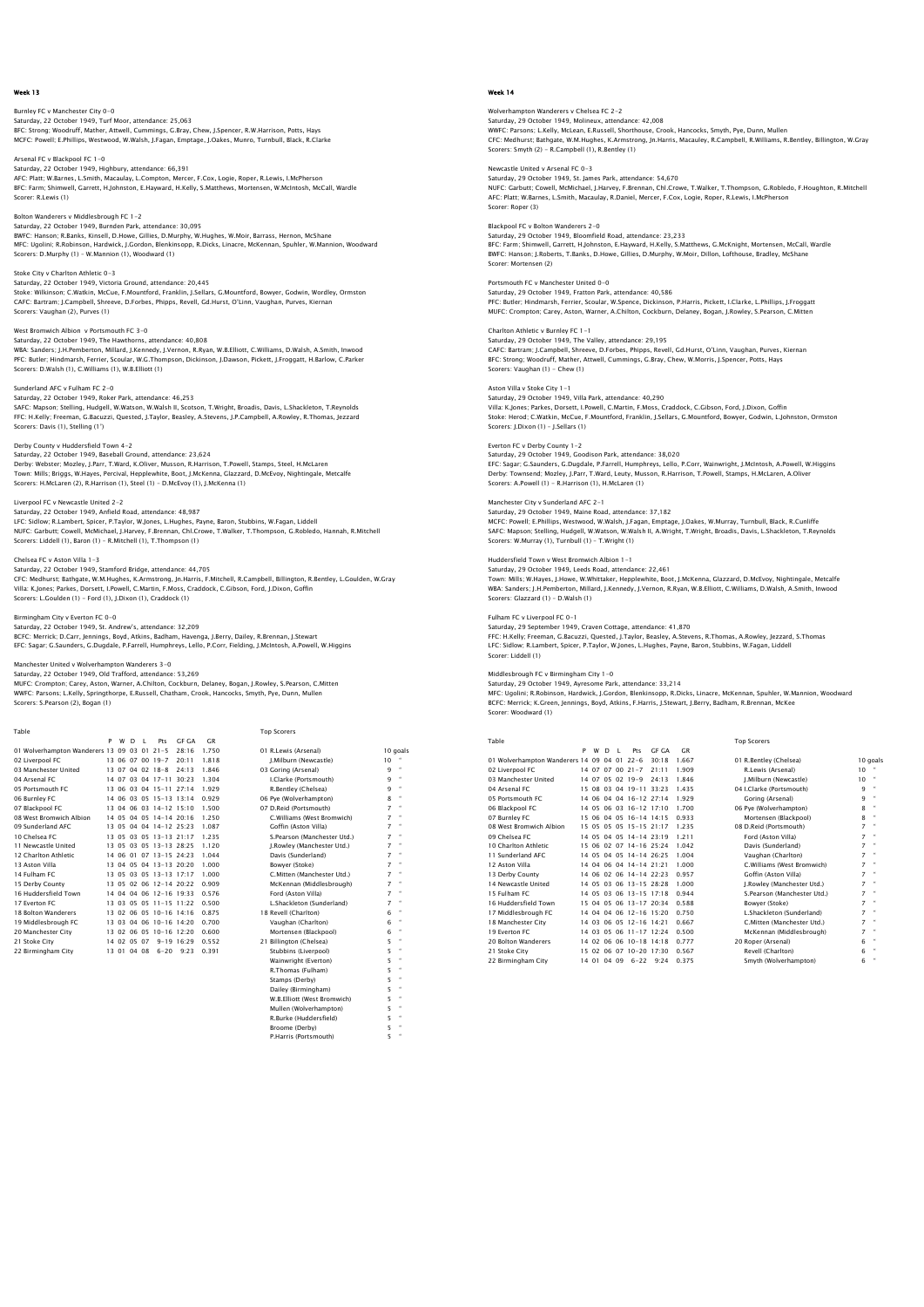## Derby County v Middlesbrough FC 1-0 (0-0) Saturday, 5 November 1949, Baseball Ground, attendance: 24,920<br>Derby: Townsend; Mozley, J.Parr, C.Thompson, K.Oliver, Musson, R.Harrison, T.Powell, Stamps, Steel, H.McLaren<br>MFC: Uqolini: R.Robinson, Hardwick, J.Gordon, Ble Scorer: 1-0 R.Harrison (46.)

Stoke City v Wolverhampton Wanderers 2-1 Saturday, 5 November 1949, Victoria Ground, attendance: 40,161 Stoke: Herod; C.Watkin, McCue, F.Mountford, Franklin, J.Sellars, G.Mountford, Bowyer, Godwin, L.Johnston, Malkin WWFC: Parsons; L.Kelly, McLean, E.Russell, Shorthouse, W.Wright, Hancocks, Crook, Pye, Smyth, Mullen Scorers: F.Mountford (1'), J.Sellars (1) – Hancocks (1)

Birmingham City v Blackpool FC 0-2<br>Saturday, 5 November 1949, St. Andrew's, attendance: 34,045<br>BCFC: Merrick; K.Green, Jennings, Boyd, Atkins, F.Harris, J.Berry, J.Jordan, F.Slater, R.Brennan, H.Roberts BFC: Farm; Shimwell, Garrett, H.Johnston, E.Hayward, H.Kelly, S.Matthews, McCall, Mortensen, W.Slater, Wardle Scorer: Mortensen (2)

## Manchester United v Huddersfield Town 6-0

Saturday, 5 November 1949, Old Trafford, attendance: 41,157 MUFC: Feehan; Carey, Aston, Warner, A.Chilton, Cockburn, Delaney, Bogan, J.Rowley, S.Pearson, C.Mitten Town: Hesford; W.Hayes, J.Howe, W.Whittaker, Hepplewhite, Boot, J.McKenna, Glazzard, D.McEvoy, Nightingale, Metcalfe Scorers: S.Pearson (2), J.Rowley (2), Delaney (1), C.Mitten (1)

West Bromwich Albion v Everton FC 4-0 Saturday, 5 November 1949, The Hawthorns, attendance: 29,309 WBA: Sanders; J.H.Pemberton, Millard, J.Kennedy, J.Vernon, R.Ryan, W.B.Elliott, C.Williams, D.Walsh, A.Smith, Inwood<br>EFC: Sagar; G.Saunders, G.Dugdale, P.Farrell, T.G.Jones, Lello, W.Higgins, Wainwright, J.McIntosh, A.Powe Scorers: D.Walsh (2), A.Smith (1), C.Williams (1)

Liverpool FC v Manchester City 4-0

Saturday, 5 November 1949, Anfield Road, attendance: 50,536 LFC: Sidlow; R.Lambert, Spicer, P.Taylor, W.Jones, L.Hughes, Liddell, Baron, Stubbins, W.Fagan, Brierly<br>MCFC: Powell; E.Phillips, Westwood, W.Walsh, J.Fagan, Emptage, J.Oakes, W.Murray, Turnbull, Black, R.Cunliffe<br>Scorers:

Arsenal FC v Fulham FC 2-1

Saturday, 5 November 1949, Highbury, attendance: 40,593 AFC: Platt; W.Barnes, L.Smith, Macaulay, L.Compton, Mercer, F.Cox, Logie, Roper, R.Lewis, I.McPherson<br>FFC: H.Kelly; Freeman, G.Bacuzzi, Quested, J.Taylor, Beasley, S.Thomas, A.Stevens, A.Rowley, Jezzard, R.Thomas<br>Scorers:

#### Burnley FC v Aston Villa 1-0

Saturday, 5 November 1949, Turf Moor, attendance: 24,030 BFC: Strong; Woodruff, Mather, Attwell, Cummings, G.Bray, Chew, W.Morris, J.Spencer, Potts, Hays Villa: K.Jones; Parkes, Dorsett, I.Powell, C.Martin, F.Moss, Craddock, C.Gibson, Ford, J.Dixon, H.Smith Scorer: J.Spencer (1)

## Chelsea FC v Portsmouth FC 1-4

Saturday, 5 November 1949, Stamford Bridge, attendance: 31,650<br>CFC: Medhurst, Bathgate, W.M.Hughes, K.Armstrong, Jn.Harris, Macauley, W.Gray, Billington, R.Bentley, L.Goulden, R.Williams<br>PFC: Butler: Hindmarsh, Ferrier, Sc Scorers: Billington (1) – I.Clarke (2), J.Froggatt (2)

## nderland AFC v Charlton Athletic 2-1

Saturday, 5 November 1949, Roker Park, attendance: 40,503<br>SAFC: Mapson; Stelling, Hudgell, W.Watson, W.Walsh II, McLain, T.Wright, Broadis, Davis, L.Shackleton, T.Reynolds<br>CAFC: Bartram: J.Campbell, Shreeve, D.Forbes, Phip Scorers: Davis (2) - Vaughan (1)

Table Top Scorers

## Bolton Wanderers v Newcastle United 2-2 Saturday, 5 November 1949, Burnden Park, attendance: 31,728

BWFC: Hanson; J.Roberts, T.Banks, Barrass, Gillies, D.Murphy, W.Moir, D.Howe, Lofthouse, Hernon, McShane NUFC: Garbutt; D.Graham, McMichael, F.Houghton, Th.Smith, Chl.Crowe, J.Milburn, E.Taylor, G.Robledo, Hannah, T.Walker Scorers: D.Howe (1), Lofthouse (1) – J.Milburn (1), E.Taylor (1)

|                                             | P | W | n | $\mathbf{I}$ | Pts                     | GE GA | GR    |                             |    |              |
|---------------------------------------------|---|---|---|--------------|-------------------------|-------|-------|-----------------------------|----|--------------|
| 01 Liverpool FC                             |   |   |   |              | 15 08 07 00 23-7        | 25:11 | 2.273 | 01 I.Milburn (Newcastle)    |    | 11 goals     |
| 02 Wolverhampton Wanderers 15 09 04 02 22-8 |   |   |   |              |                         | 31:20 | 1.500 | I.Clarke (Portsmouth)       | 11 |              |
| 03 Manchester United                        |   |   |   |              | 15 08 05 02 21-9        | 30:13 | 2.308 | 03 Mortensen (Blackpool)    | 10 |              |
| 04 Arsenal FC                               |   |   |   |              | 16 09 03 04 21-11 35:24 |       | 1.458 | R.Lewis (Arsenal)           | 10 |              |
| 05 Portsmouth EC                            |   |   |   |              | 15 07 04 04 18-12 31:15 |       | 2.067 | R.Bentley (Chelsea)         | 10 |              |
| 06 Blackpool FC                             |   |   |   |              | 15 06 06 03 18-12 19:10 |       | 1.900 | 06 Davis (Sunderland)       | ۹  | $\mathbf{H}$ |
| 07 Burnley FC                               |   |   |   |              | 16 07 04 05 18-14 15:15 |       | 1.000 | S.Pearson (Manchester Utd.) | ۹  | $\bullet$    |
| 08 West Bromwich Albion                     |   |   |   |              | 16 06 05 05 17-15 25:17 |       | 1.471 | Goring (Arsenal)            | ۹  | $\bullet$    |
| 09 Sunderland AFC                           |   |   |   |              | 15 06 04 05 16-14 28:26 |       | 1.077 | J.Rowley (Manchester Utd.)  | 9  | $\bullet$    |
| 10 Derby County                             |   |   |   |              | 15 07 02 06 16-14 23:23 |       | 1.000 | 10 Vaughan (Charlton)       | 8  | $\mathbf{H}$ |
| 11 Chelsea FC                               |   |   |   |              | 15 05 04 06 14-16 24:23 |       | 1.044 | Pye (Wolverhampton)         | 8  | $\mathbf{a}$ |
| 12 Newcastle United                         |   |   |   |              | 15 05 04 06 14-16 30:30 |       | 1.000 | C.Mitten (Manchester Utd.)  | 8  | $\mathbf{H}$ |
| 13 Charlton Athletic                        |   |   |   |              | 16 06 02 08 14-18 26:26 |       | 1.000 | C.Williams (West Bromwich)  | 8  | $\mathbf{a}$ |
| 14 Aston Villa                              |   |   |   |              | 15 04 06 05 14-16 21:22 |       | 0.955 | 14 D.Reid (Portsmouth)      | 7  | $\bullet$    |
| 15 Fulham FC                                |   |   |   |              | 15 05 03 07 13-17 18:20 |       | 0.900 | Goffin (Aston Villa)        | 7  | $\bullet$    |
| 16 Huddersfield Town                        |   |   |   |              | 16 04 05 07 13-19 20:40 |       | 0.500 | McKennan (Middlesbrough)    | 7  | $\bullet$    |
| 17 Middlesbrough FC                         |   |   |   |              | 15 04 04 07 12-18 15:21 |       | 0.714 | L.Shackleton (Sunderland)   | 7  | $\bullet$    |
| 18 Stoke City                               |   |   |   |              | 16 03 06 07 12-20 19:31 |       | 0.613 | D.Walsh (West Bromwich)     | 7  |              |
| 19 Manchester City                          |   |   |   |              | 15 03 06 06 12-18 14:25 |       | 0.560 | Bowyer (Stoke)              | 7  | $\bullet$    |
| 20 Bolton Wanderers                         |   |   |   |              | 15 02 07 06 11-19 16:20 |       | 0.800 | Liddell (Liverpool)         | 7  |              |
| 21 Everton FC                               |   |   |   |              | 15 03 05 07 11-19 12:28 |       | 0.429 | Ford (Aston Villa)          | 7  | $\bullet$    |
| 22 Birmingham City                          |   |   |   |              | 15 01 04 10 6-24 9:26   |       | 0.346 | 22 Billington (Chelsea)     | 6  |              |
|                                             |   |   |   |              |                         |       |       | Revell (Charlton)           | 6  | $\mathbf{H}$ |
|                                             |   |   |   |              |                         |       |       | Roper (Arsenal)             | 6  | $\mathbf{H}$ |
|                                             |   |   |   |              |                         |       |       | Smyth (Wolverhampton)       | 6  |              |

## Week 16

Middlesbrough FC v West Bromwich Albion 3-0 Saturday, 12 November 1949, Ayresome Park, attendance: 28,408<br>MFC: Ugolini; R.Robinson, Hardwick, J.Gordon, Blenkinsopp, R.Dicks, Linacre, W.Mannion, McKennan, McCrae, Woodwarc<br>WBA: Sanders: J.H.Pemberton, Millard, J.Kenne Scorers: W.Mannion (1), McKennan (1), Woodward (1)

Portsmouth FC v Stoke City 0-0<br>Saturday, 12 November 1949, Fratton Park, attendance: 32,809<br>PFC: Butler, Hindmarsh, Ferrier, Scoular, W.Spence, Dickinson, P.Harris, D.Reid, I.Clarke, L.Phillips, J.Froggatt<br>Stoke: Herod; C.

Everton FC v Manchester United 0-0 Saturday, 12 November 1949, Goodison Park, attendance: 46,672<br>EFC: Sagar; G.Saunders, G.Dugdale, P.Farrell, Humphreys, Lello, W.Higgins, Wainwright, J.McIntosh, A.Powell, Buckle<br>MUFC: Crompton; Carey, Aston, Warner, A.Chil

Newcastle United v Birmingham City 3-1 Saturday, 12 November 1949, St. James Park, attendance: 30,113<br>NUFC: Garbutt; D.Graham, McMichael, F.Houghton, F.Brennan, Chi.Crowe, Sibley, E.Taylor, J.Milburn, G.Robledo, T.Walker<br>BCFC: Merrick: K.Green, Jennings, Atkins Scorers: G.Robledo (2), T.Walker (1) - F.Slater (1)

Aston Villa v Sunderland AFC 2-0 Saturday, 12 November 1949, Villa Park, attendance: 42,160 Villa: K.Jones; Parkes, Dorsett, I.Powell, C.Martin, F.Moss, Craddock, C.Gibson, Ford, J.Dixon, L.G.Smith SAFC: Mapson; Stelling, Hudgell, W.Watson, W.Walsh II, McLain, T.Wright, Broadis, Davis, L.Shackleton, T.Reynolds Scorers: Ford (1), Craddock (1)

Huddersfield Town v Chelsea FC 1-2 Saturday, 12 November 1949, Leeds Road, attendance: 12,565

Town: Mills; W.Hayes, J.Howe, Battye, Hepplewhite, Boot, J.McKenna, Glazzard, J.N.Taylor, Nightingale, Metcalfe CFC: Medhurst; Bathgate, W.M.Hughes, K.Armstrong, Jn.Harris, Macauley, W.Gray, Bowie, R.Bentley, Billington, B.Jones Scorers: J.N.Taylor (1) - Bowie (1), B.Jones (1)

Blackpool FC v Derby County 1–0 (1–0)<br>Saturday, 12 November 1949, Bloomfield Road, attendance: 17,257<br>BFC: Farm; Shimwell, Garrett, H.Johnston, E.Hayward, H.Kelly, S.Matthews, McCall, Mortensen, W.Slater, Wardle Derby: Townsend; Mozley, J.Parr, T.Ward, K.Oliver, Musson, R.Harrison, T.Powell, Stamps, Steel, H.McLaren Scorer: 1-0 Mortensen (37.)

#### on Wanderers v Burnley FC 0-0

Saturday, 12 November 1949, Molineux, attendance: 40,216 WWFC: B.Williams; L.Kelly, Pritchard, E.Russell, Shorthouse, W.Wright, Hancocks, W.Forbes, Pye, Smyth, Mullen BFC: Strong; Woodruff, Mather, Attwell, Cummings, G.Bray, Chew, W.Morris, J.Spencer, Potts, Hays

Manchester City v Arsenal FC 0-2 Saturday, 12 November 1949, Maine Road, attendance: 28,404 MCFC: Powell; E.Phillips, Westwood, W.Walsh, J.Fagan, Emptage, J.Oakes, W.Murray, Turnbull, Black, R.Clarke AFC: Platt; W.Barnes, L.Smith, Macaulay, L.Compton, Mercer, F.Cox, Logie, Roper, R.Lewis, I.McPherson Scorers: F.Cox (1), Logie (1)

### Charlton Athletic v Liverpool FC 1-3

Saturday, 12 November 1949, The Valley, attendance: 41,166 CAFC: Bartram; J.Campbell, Shreeve, D.Forbes, Phipps, Ufton, Gd.Hurst, O'Linn, Vaughan, Purves, Kiernan LFC: Sidlow; R.Lambert, Spicer, P.Taylor, W.Jones, L.Hughes, Liddell, Baron, Done, W.Fagan, Brierly Scorers: Vaughan (1) – Liddell (2'), Done (1)

### Fulham FC v Bolton Wanderers 3-0

Saturday, 12 November 1949, Craven Cottage, attendance: 30,197 FFC: H.Kelly; Freeman, G.Bacuzzi, Quested, J.Taylor, Beasley, A.Stevens, R.Thomas, A.Rowley, Jezzard, J.Summer<br>BWFC: Hanson; J.Roberts, T.Banks, Barrass, Gillies, D.Murphy, W.Moir, D.Howe, Lofthouse, Hernon, McShane<br>Scorer

| Table                                       |   |       |              |              |                               |                |       | <b>Top Scorers</b>               |              |
|---------------------------------------------|---|-------|--------------|--------------|-------------------------------|----------------|-------|----------------------------------|--------------|
|                                             | P | w     | <sup>D</sup> | $\mathbf{L}$ | Pts                           | <b>GF GA</b>   | C.R   |                                  |              |
| 01 Liverpool FC                             |   |       |              |              | 16 09 07 00 25-7              | 28:12          | 2.333 | 01 I.Milburn (Newcastle)         | 11 goals     |
| 02 Wolverhampton Wanderers 16 09 05 02 23-9 |   |       |              |              |                               | 31:20          | 1.550 | Mortensen (Blackpool)<br>11      |              |
| 03 Arsenal FC                               |   | 17 10 | 03           |              | $04$ 23-11 37:24              |                | 1.542 | I.Clarke (Portsmouth)<br>11      | ×            |
| 04 Manchester United                        |   |       |              |              | 16 08 06 02 22-10 30:13       |                | 2.308 | 04 R.Lewis (Arsenal)<br>10       | $\mathbf{u}$ |
| 05 Blackpool FC                             |   | 16 07 |              |              | 06 03 20-12 20:10             |                | 2.000 | R.Bentley (Chelsea)<br>10        | ×            |
| 06 Portsmouth EC                            |   | 16 07 |              |              | 05 04 19-13 31:15             |                | 2.067 | 9<br>06 Goring (Arsenal)         | ٠            |
| 07 Burnley FC                               |   | 17 07 |              |              | 05 05 19-15 15:15             |                | 1.000 | 9<br>Liddell (Liverpool)         | ×            |
| 08 West Bromwich Albion                     |   |       |              |              | 17 06 05 06 17-17 25:20       |                | 1.250 | Davis (Sunderland)<br>9          | ×            |
| 09 Chelsea EC                               |   |       |              |              | 16 06 04 06 16-16 26:24       |                | 1.083 | q<br>S.Pearson (Manchester Utd.) | ×            |
| 10 Newcastle United                         |   |       |              |              | 16 06 04 06 16-16 33:31       |                | 1.065 | 9<br>J.Rowley (Manchester Utd.)  | ×            |
| 11 Aston Villa                              |   |       |              |              | 16 05 06 05 16-16 23:22       |                | 1.045 | 9<br>Vaughan (Charlton)          | ×            |
| 12 Sunderland AFC                           |   |       |              |              | 16 06 04 06 16-16 28:28       |                | 1.000 | g<br>12 Ford (Aston Villa)       | ×            |
| 13 Derby County                             |   |       |              |              | 16 07 02 07 16-16 23:24       |                | 0.958 | 8<br>C.Williams (West Bromwich)  |              |
| 14 Fulham FC                                |   |       |              |              | 16 06 03 07 15-17 21:20       |                | 1.050 | 8<br>McKennan (Middlesbrough)    | ٠            |
| 15 Charlton Athletic                        |   |       |              |              | 17 06 02 09 14-20 27:29       |                | 0.931 | 8<br>Pve (Wolverhampton)         | ٠            |
| 16 Middlesbrough FC                         |   |       |              |              | 16 05 04 07 14-18 18:21       |                | 0.857 | 8<br>C.Mitten (Manchester Utd.)  | ٠            |
| 17 Stoke City                               |   |       |              |              | 17 03 07 07 13-21 19:31       |                | 0.613 | 7<br>17 D.Reid (Portsmouth)      | ٠            |
| 18 Huddersfield Town                        |   | 17 04 |              |              | 05 08 13-21 21:42             |                | 0.500 | 7<br>Bowver (Stoke)              | ×            |
| 19 Manchester City                          |   | 16 03 |              |              | 06 07 12-20 14:27             |                | 0.519 | 7<br>Goffin (Aston Villa)        | ×            |
| 20 Everton EC                               |   | 16 03 |              |              | $06$ $07$ $12 - 20$ $12.28$   |                | 0.429 | 7<br>D.Walsh (West Bromwich)     | ×            |
| 21 Bolton Wanderers                         |   | 16 02 |              |              | $07$ $07$ $11 - 21$ $16$ $23$ |                | 0.696 | 7<br>L.Shackleton (Sunderland)   | ×            |
| 22 Birmingham City                          |   | 16 01 | 0411         |              |                               | $6 - 26$ 10.29 | 0.345 | 6<br>22 Billington (Chelsea)     |              |

| 01 I.Milburn (Newcastle)    |    | 11 qo |
|-----------------------------|----|-------|
| Mortensen (Blackpool)       | 11 | ×.    |
| I.Clarke (Portsmouth)       | 11 | u.    |
| 04 R.Lewis (Arsenal)        | 10 | u,    |
| R.Bentley (Chelsea)         | 10 | ×     |
| 06 Goring (Arsenal)         | q  | u.    |
| Liddell (Liverpool)         | 9  | ×     |
| Davis (Sunderland)          | ۹  | u,    |
| S.Pearson (Manchester Utd.) | q  | u.    |
| I.Rowley (Manchester Utd.)  | ۹  | ×     |
| Vaughan (Charlton)          | ۹  | u.    |
| 12 Ford (Aston Villa)       | g  | ×     |
| C.Williams (West Bromwich)  | g  | u.    |
| McKennan (Middlesbrough)    | 8  | u.    |
| Pve (Wolverhampton)         | g  | u.    |
| C.Mitten (Manchester Utd.)  | 8  | u,    |
| 17 D.Reid (Portsmouth)      | 7  | ×     |
| Bowver (Stoke)              | 7  | u,    |
| Goffin (Aston Villa)        | 7  | ×     |
| D.Walsh (West Bromwich)     | 7  | u.    |
| L.Shackleton (Sunderland)   | 7  | u,    |
| 22 Billington (Chelsea)     | 6  | u.    |
| Revell (Charlton)           | 6  | u.    |
| Roper (Arsenal)             | 6  | ×     |
| Smyth (Wolverhampton)       | ħ  | ×     |
| R.Thomas (Fulham)           | 6  | ×     |

G.Robledo (Newcastle)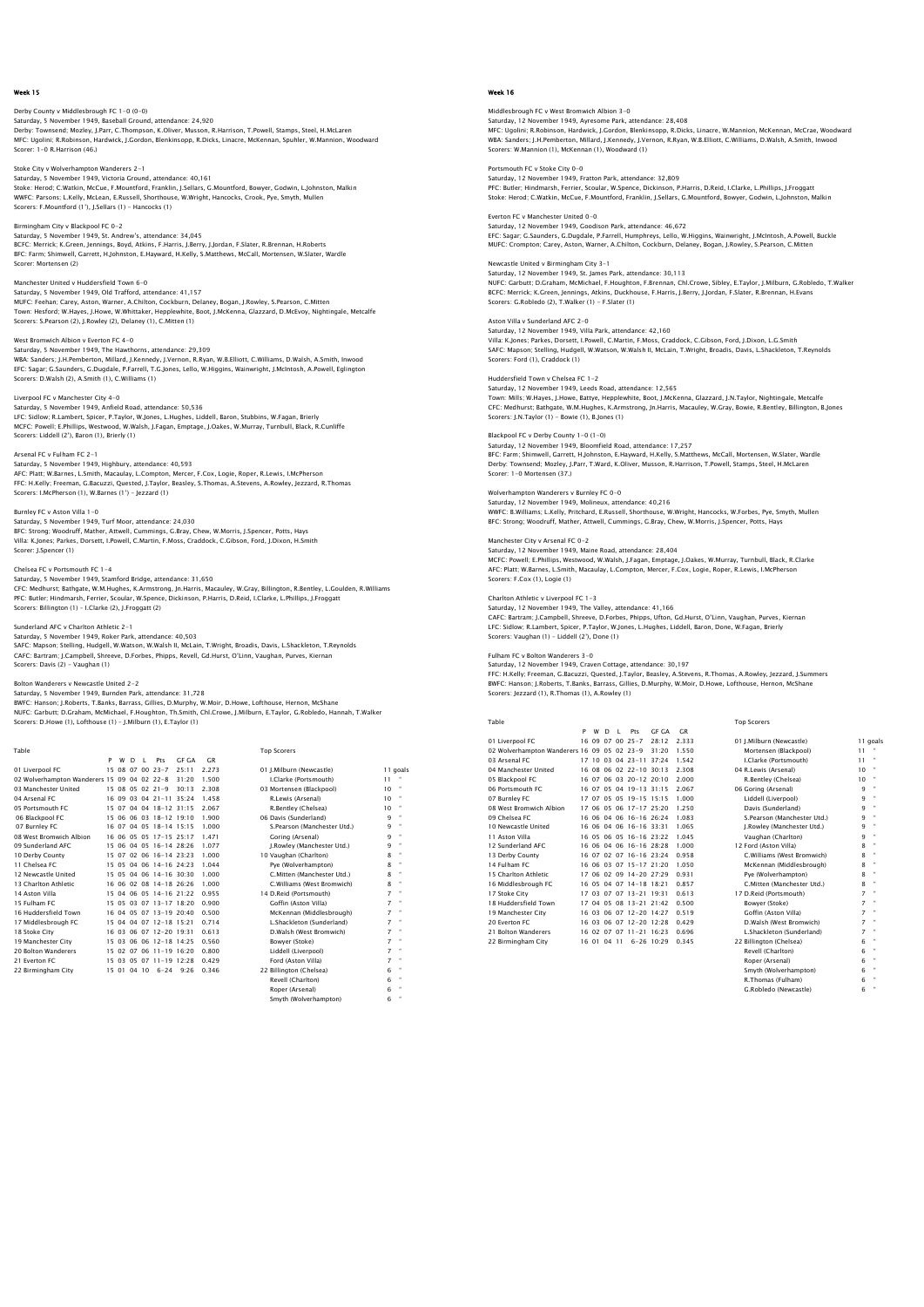#### Liverpool FC v Aston Villa 2-1

Saturday, 19 November 1949, Anfield Road, attendance: 50,293<br>LFC: Sidlow; R.Lambert, Spicer, P.Taylor, W.Jones, L.Hughes, Liddell, Baron, Done, W.Fagan, Brierly<br>Villa: Rutherford; Parkes, Dorsett, I.Powell, C.Martin, F.Mos Scorers: Liddell (1), Brierly (1) - J.Dixon (1)

## Sunderland AFC v Wolverhampton Wanderers 3-1

Saturday, 19 November 1949, Roker Park, attendance: 51,487 SAFC: Mapson; Stelling, Hudgell, W.Watson, W.Walsh II, A.Wright, T.Wright, Broadis, Davis, L.Shackleton, T.Reynolds WWFC: B.Williams; McLean, Pritchard, E.Russell, Shorthouse, W.Wright, Hancocks, W.Forbes, Pye, Smyth, Mullen Scorers: Broadis (1), T.Reynolds (1), T.Wright (1) – W.Forbes (1)

Manchester United v Middlesbrough FC 2-0<br>Saturday, 19 November 1949, Old Trafford, attendance: 44,646<br>MUFC: Crompton; Carey, Aston, Cockburn, A.Chilton, McGlen, Delaney, Bogan, J.Rowley, S.Pearson, C.Mitten MFC: Ugolini; R.Robinson, R.Dicks, H.Bell, Blenkinsopp, J.Gordon, Linacre, W.Mannion, McKennan, McCrae, G.Walker Scorers: S.Pearson (1), J.Rowley (1)

## Burnley FC v Portsmouth FC 2-1

Saturday, 19 November 1949, Turf Moor, attendance: 28,541 BFC: Strong; Woodruff, Mather, Attwell, Cummings, G.Bray, Chew, W.Morris, J.Spencer, Potts, Hays PFC: Butler; Hindmarsh, Ferrier, Scoular, W.Spence, Dickinson, P.Harris, D.Reid, I.Clarke, H.Barlow, J.Froggatt Scorers: W.Morris (1), Potts (1) – H.Barlow (1)

## Chelsea FC v Everton FC 3-2

Saturday, 19 November 1949, Stamford Bridge, attendance: 34,190 CFC: Medhurst; Bathgate, W.M.Hughes, K.Armstrong, Jn.Harris, Macauley, W.Gray, Bowie, R.Bentley, Billington, B.Jones<br>EFC: Sagar; G.Saunders, G.Dugdale, P.Farrell, Humphreys, Lello, W.Higgins, Wainwright, J.McIntosh, A.Powe

Bolton Wanderers v Manchester City 3-0<br>Saturdav, 19 November 1949, Burnden Park, attendance: 35.376 Saturday, 19 November 1949, Burnden Park, attendance: 35,376<br>BWFC: Hanson; J.Roberts, Kinsell, Barrass, Gillies, D.Murphy, McShane, D.Howe, Lofthouse, Bradley, Langton<br>MCFC: Trautmann; E.Phillips, Westwood, W.Walsh, J.Faga

Birmingham City v Fulham FC 1-1

## Saturday, 19 November 1949, St. Andrew's, attendance: 20,168

BCFC: Merrick; K.Green, Jennings, Atkins, Duckhouse, F.Harris, J.Berry, J.Jordan, J.Higgins, R.Brennan, E.P.O'Hara<br>FFC: H.Kelly; Freeman, G.Bacuzzi, Quested, J.Taylor, Beasley, A.Stevens, R.Thomas, A.Rowley, Jezzard, J.Sum Scorers: R.Brennan (1) – A.Stevens (1)

#### Arsenal FC v Charlton Athletic 2-3

Saturday, 19 November 1949, Highbury, attendance: 57,318 AFC: Platt; W.Barnes, L.Smith, Macaulay, L.Compton, Mercer, F.Cox, Logie, Roper, R.Lewis, I.McPherson CAFC: Bartram; J.Campbell, Revell, D.Forbes, Phipps, Ufton, Gd.Hurst, O'Linn, Vaughan, Purves, Kiernan Scorers: Logie (1), R.Lewis (1) – Gd.Hurst (1), Kiernan (1), Vaughan (1)

## Stoke City v Huddersfield Town 0-0

Saturday, 19 November 1949, Victoria Ground, attendance: 22,473<br>Stoke: Herod; C.Watkin, McCue, F. Mountford, Franklin, J.Sellars, G.Mountford, Bowyer, Godwin, Pickup, Malkin<br>Town: Mills; W.Hayes, J.Howe, Battye, Hepplewhit

| Table                                              |   |   |    |              |                         |       |       | <b>Top Scorers</b>          |                |                      |
|----------------------------------------------------|---|---|----|--------------|-------------------------|-------|-------|-----------------------------|----------------|----------------------|
|                                                    | P | w | D. | $\mathbf{I}$ | Pts                     | GE GA | C.R   |                             |                |                      |
| 01 Liverpool FC                                    |   |   |    |              | 17 10 07 00 27-7        | 30:13 | 2.308 | 01 R.I ewis (Arsenal)       |                | 11 goals             |
| 02 Manchester United                               |   |   |    |              | 17 09 06 02 24-10 32:13 |       | 2.462 | I.Milburn (Newcastle)       | 11             |                      |
| 03 Wolverhampton Wanderers 17 09 05 03 23-11 32:23 |   |   |    |              |                         |       | 1.391 | Mortensen (Blackpool)       | 11             |                      |
| 04 Arsenal FC                                      |   |   |    |              | 18 10 03 05 23-13 35:31 |       | 1.129 | I.Clarke (Portsmouth)       | 11             |                      |
| 05 Burnley FC                                      |   |   |    |              | 18 08 05 05 21-15 17:16 |       | 1.063 | 05 R.Bentley (Chelsea)      | 10             |                      |
| 06 Blackpool FC                                    |   |   |    |              | 16 07 06 03 20-12 20:10 |       | 2.000 | Vaughan (Charlton)          | 10             |                      |
| 07 Portsmouth FC                                   |   |   |    |              | 17 07 05 05 19-15 32:17 |       | 1.882 | Liddell (Liverpool)         | 10             |                      |
| 08 Chelsea EC                                      |   |   |    |              | 17 07 04 06 18-16 29:26 |       | 1.115 | J.Rowley (Manchester Utd.)  | 10             |                      |
| 09 Sunderland AEC                                  |   |   |    |              | 17 07 04 06 18-16 31:29 |       | 1.069 | S.Pearson (Manchester Utd.) | 10             |                      |
| 10 West Bromwich Albion                            |   |   |    |              | 17 06 05 06 17-17 25:20 |       | 1.250 | 10 Davis (Sunderland)       | 9              |                      |
| 11 Newcastle United                                |   |   |    |              | 16 06 04 06 16-16 33:31 |       | 1.065 | Goring (Arsenal)            | 9              |                      |
| 12 Fulham FC                                       |   |   |    |              | 17 06 04 07 16-18 22:21 |       | 1.048 | 12 Billington (Chelsea)     | 8              |                      |
| 13 Aston Villa                                     |   |   |    |              | 17 05 06 06 16-18 24:24 |       | 1.000 | C.Williams (West Bromwich)  | 8              |                      |
| 14 Charlton Athletic                               |   |   |    |              | 18 07 02 09 16-20 30:31 |       | 0.968 | C.Mitten (Manchester Utd.)  | 8              |                      |
| 15 Derby County                                    |   |   |    |              | 16 07 02 07 16-16 23:24 |       | 0.958 | Pye (Wolverhampton)         | 8              |                      |
| 16 Middlesbrough FC                                |   |   |    |              | 17 05 04 08 14-20 18:23 |       | 0.783 | McKennan (Middlesbrough)    | 8              |                      |
| 17 Stoke City                                      |   |   |    |              | 18 03 08 07 14-22 19:31 |       | 0.613 | Ford (Aston Villa)          | 8              |                      |
| 18 Huddersfield Town                               |   |   |    |              | 18 04 06 08 14-22 21:42 |       | 0.500 | 18 D.Reid (Portsmouth)      | $\overline{z}$ |                      |
| 19 Bolton Wanderers                                |   |   |    |              | 17 03 07 07 13-21 19:23 |       | 0.826 | Goffin (Aston Villa)        | $\overline{z}$ |                      |
| 20 Manchester City                                 |   |   |    |              | 17 03 06 08 12-22 14:30 |       | 0.467 | L.Shackleton (Sunderland)   | $\overline{7}$ | ×                    |
| 21 Everton FC                                      |   |   |    |              | 17 03 06 08 12-22 14:31 |       | 0.452 | D.Walsh (West Bromwich)     | $\overline{z}$ |                      |
| 22 Birmingham City                                 |   |   |    |              | 17 01 05 11 7-27 11:30  |       | 0.367 | Bowyer (Stoke)              | $\overline{7}$ | $\bullet$            |
|                                                    |   |   |    |              |                         |       |       | 23 Revell (Charlton)        | 6              |                      |
|                                                    |   |   |    |              |                         |       |       | Lofthouse (Bolton)          | 6              |                      |
|                                                    |   |   |    |              |                         |       |       | R.Thomas (Fulham)           | 6              | $\ddot{\phantom{a}}$ |
|                                                    |   |   |    |              |                         |       |       | G.Robledo (Newcastle)       | 6              |                      |
|                                                    |   |   |    |              |                         |       |       | Roper (Arsenal)             | 6              |                      |
|                                                    |   |   |    |              |                         |       |       | Smyth (Wolverhamnton)       | ĥ              |                      |

## Week 18

## Huddersfield Town v Burnley FC 1-2 Saturday, 26 November 1949, Leeds Road, attendance: 19,154<br>Town: Milis; W.Hayes, J.Howe, Battye, Hepplewhite, Boot, J.McKenna, Glazzard, J.N.Taylor, Nightingale, Metcalfe<br>BFC: Strong: Woodruff, Mather, Attwell, Cummings, G Scorers: J.N.Taylor (1) - G.Bray (1), Chew (1)

## Newcastle United v West Bromwich Albion 5-1

Saturday, 26 November 1949, St. James Park, attendance: 32,415 NUFC: Garbutt; D.Graham, R.Batty, N.Dodgin, F.Brennan, Chl.Crowe, T.Walker, F.Houghton, J.Milburn, G.Robledo, R.Mitchell WBA: Sanders; J.H.Pemberton, Millard, J.Kennedy, J.Vernon, R.Ryan, W.B.Elliott, C.Williams, D.Walsh, R.Barlow, Inwood Scorers: J.Milburn (2), F.Houghton (1), G.Robledo (1), T.Walker (1) – D.Walsh (1)

## Portsmouth FC v Sunderland AFC 2-2

Saturday, 26 November 1949, Fratton Park, attendance: 36,035 PFC: Butler; Stephen, Ferrier, Elder, W.Spence, Dickinson, P.Harris, D.Reid, Ekner, I.Clarke, J.Froggatt SAFC: Mapson; Stelling, Hudgell, McLain, W.Walsh II, A.Wright, T.Wright, Broadis, Davis, L.Shackleton, T.Reynolds Scorers: P.Harris (1), I.Clarke (1) – Broadis (1), Davis (1)

## Wolverhampton Wanderers v Liverpool FC 1-1

Saturday, 26 November 1949, Molineux, attendance: 52,509<br>WWFC: B.Williams; McLean, Pritchard, W.Wright, Shorthouse, E.Russell, Hancocks, Pye, Wilshaw, Smyth, Mullen<br>LFC: Sidlow; R.Lambert, Spicer, P.Taylor, W.Jones, L.Huqh Scorers: Wilshaw (1) - W.Fagan (1)

## Everton FC v Stoke City 2-1

Saturday, 26 November 1949, Goodison Park, attendance: 27,671 EFC: Sagar; G.Saunders, G.Dugdale, P.Farrell, Humphreys, Lello, Buckle, Wainwright, J.McIntosh, A.Powell, Eglington<br>Stoke: Herod; C.Watkin, McCue, F.Mountford, Franklin, J.Sellars, G.Mountford, Bowyer, Peppitt, L.Johnston, Scorers: Buckle (1), J.McIntosh (1) – Peppitt (1)

### Middlesbrough FC v Chelsea FC 2-1

Saturday, 26 November 1949, Ayresome Park, attendance: 24,815 MFC: Ugolini; R.Dicks, Hardwick, H.Bell, Blenkinsopp, J.Gordon, Linacre, W.Mannion, McKennan, McCrae, G.Walker<br>CFC: Medhurst; Bathgate, W.M.Hughes, K.Armstrong, Jn.Harris, Macauley, W.Gray, Bowie, R.Bentley, Billington, R.

#### Blackpool FC v Manchester United 3-3

Saturday, 26 November 1949, Bloomfield Road, attendance: 27,742<br>BFC: Farm; Shimwell, Carrett, H.Johnston, E.Hayward, H.Kelly, S.Matthews, McCall, Mortensen, W.McIntosh, Wardle<br>MUFC: Feehan; Carey, Aston, Cockburn, A.Chilto

Fulham FC v Derby County 0-0<br>Saturday, 26 November 1949, Craven Cottage, attendance: 36, 815 Saturday, 26 November 1949, Craven Cottage, attendance: 36,815<br>FFC: H.Kelly; Freeman, G.Bacuzzi, Quested, J.Taylor, Beasley, A.Stevens, R.Thomas, A.Rowley, Jezzard, J.Summers<br>Derby: Townsend: Poppitt, J.Parr, T.Ward, K.Oli

### Aston Villa v Arsenal FC 1-1

Saturday, 26 November 1949, Villa Park, attendance: 45,863 Villa: Rutherford; Parkes, Dorsett, I.Powell, C.Martin, F.Moss, C.Gibson, G.R.Edwards, Ford, J.Dixon, L.G.Smith<br>AFC: Platt; W.Barnes, L.Smith, A.Forbes, L.Compton, Mercer, F.Cox, Logie, Roper, R.Lewis, I.McPherson<br>Scorers:

## Charlton Athletic v Bolton Wanderers 0-0

Saturday, 26 November 1949, The Valley, attendance: 19,755<br>CAFC: Bartram: J.Campbell, Shreeve, D.Forbes, Phipps, Ufton, Gd.Hurst, O'Linn, Vaughan, Purves, Kiernan<br>BWFC: Hanson: J.Roberts, Kinsell, Barrass, Gillies, D.Murph

## Manchester City v Birmingham City 4-0

Saturday, 26 November 1949, Maine Road, attendance: 30,617<br>MCFC: Trautmann; Sproston, E.Phillips, W.Murray, Rigby, W.Walsh, J.Oakes, Black, Turnbull, R.Clarke, Westwood<br>BCFC: Merrick; K.Gren, Jennings, Atkins, Duckhouse, F

| Table                                              |   |   |             |    |                         |              |       | <b>Top Scorers</b>             |        |              |
|----------------------------------------------------|---|---|-------------|----|-------------------------|--------------|-------|--------------------------------|--------|--------------|
|                                                    | P | w | D           | L. | Pts                     | GE GA        | C.R   |                                |        |              |
| 01 Liverpool FC                                    |   |   |             |    | 18 10 08 00 28-8        | 31:14        | 2.214 | 01 I.Milburn (Newcastle)       | 13 go. |              |
| 02 Manchester United                               |   |   |             |    | 18 09 07 02 25-11 35:16 |              | 2.188 | 02 S.Pearson (Manchester Utd.) | 12     | ٠            |
| 03 Arsenal FC                                      |   |   |             |    | 19 10 04 05 24-14 40:28 |              | 1.429 | R.Lewis (Arsenal)              | 12     | ×            |
| 04 Wolverhampton Wanderers 18 09 06 03 24-12 33:24 |   |   |             |    |                         |              | 1.375 | I.Clarke (Portsmouth)          | 12     | ×            |
| 05 Burnley FC                                      |   |   |             |    | 19 09 05 05 23-15 19:17 |              | 1.118 | 05 Mortensen (Blackpool)       | 11     | $\mathbf{u}$ |
| 06 Blackpool FC                                    |   |   |             |    | 17 07 07 03 21-13 23:13 |              | 1.769 | 06 Davis (Sunderland)          | 10     | ×            |
| 07 Portsmouth FC                                   |   |   |             |    | 18 07 06 05 20-16 34:19 |              | 1.789 | Liddell (Liverpool)            | 10     | ×            |
| 08 Sunderland AFC                                  |   |   |             |    | 18 07 05 06 19-17 33:31 |              | 1.065 | R.Bentley (Chelsea)            | 10     | $\mathbf{u}$ |
| 09 Newcastle United                                |   |   |             |    | 17 07 04 06 18-16 38:32 |              | 1.188 | Vaughan (Charlton)             | 10     | ×            |
| 10 Chelsea EC                                      |   |   |             |    | 18 07 04 07 18-18 30:28 |              | 1.071 | I.Rowlev (Manchester Utd.)     | 10     | $\mathbf{u}$ |
| 11 Fulham FC                                       |   |   |             |    | 18 06 05 07 17-19 22:21 |              | 1.048 | 11 Goring (Arsenal)            | 9      | $\mathbf{u}$ |
| 12 West Bromwich Albion                            |   |   |             |    | 18 06 05 07 17-19 26:25 |              | 1.040 | Ford (Aston Villa)             | 9      | $\mathbf{u}$ |
| 13 Aston Villa                                     |   |   |             |    | 18 05 07 06 17-19 25:25 |              | 1.000 | 13 Billington (Chelsea)        | 8      | ×            |
| 14 Charlton Athletic                               |   |   |             |    | 19 07 03 09 17-21 30:31 |              | 0.968 | C.Mitten (Manchester Utd.)     | 8      | $\mathbf{u}$ |
| 15 Derby County                                    |   |   |             |    | 17 07 03 07 17-17 23:24 |              | 0.958 | Pve (Wolverhampton)            | 8      | $\mathbf{a}$ |
| 16 Middlesbrough FC                                |   |   |             |    | 18 06 04 08 16-20 20:24 |              | 0.833 | C.Williams (West Bromwich)     | 8      | $\mathbf{u}$ |
| 17 Bolton Wanderers                                |   |   |             |    | 18 03 08 07 14-22 19:23 |              | 0.826 | D.Walsh (West Bromwich)        | 8      | $\mathbf{a}$ |
| 18 Stoke City                                      |   |   |             |    | 19 03 08 08 14-24 20:33 |              | 0.606 | McKennan (Middlesbrough)       | 8      | $\mathbf{a}$ |
| 19 Manchester City                                 |   |   |             |    | 18 04 06 08 14-22 18:30 |              | 0.600 | 19 D.Reid (Portsmouth)         | 7      | $\mathbf{a}$ |
| 20 Huddersfield Town                               |   |   |             |    | 19 04 06 09 14-24 22:44 |              | 0.500 | Goffin (Aston Villa)           | 7      | $\mathbf{u}$ |
| 21 Everton EC                                      |   |   |             |    | 18 04 06 08 14-22 16:32 |              | 0.500 | G.Robledo (Newcastle)          | 7      | $\mathbf{u}$ |
| 22 Birmingham City                                 |   |   | 18 01 05 12 |    |                         | $7-29$ 11:34 | 0.324 | Bowver (Stoke)                 | 7      | $\mathbf{u}$ |
|                                                    |   |   |             |    |                         |              |       | L.Shackleton (Sunderland)      | 7      | $\mathbf{u}$ |

2.3 Hackleton (Sunder)<br>T.Walker (Newcastle) Roper (Arsenal)

# 01 J.Milburn (Newcastle) 13 goal<br>
02 S.Pearson (Manchester Utd.) 12 "<br>
R.Lewis (Arsenal) 12 "<br>
1.Clarke (Portsmouth) 12 " 04 I.Clarke (Portsmouth) 12<br>Mortensen (Blackpool) 11 05 Mortensen (Blackpool) 11<br>06 Davis (Sunderland) 10 06 Davis (Sunderland) 10<br>10 10 17 1.1899 1.1899 1.1899 1.1899 1.1899 1.1899 1.1899 1.1899 1.1899 1.1899 1.1899 1.1899 1.1899 1.1899 1.1899 1.1899 1.1899 1.1899 1.1899 1.1899 1.1899 1.1899 1.1899 1.1899 1.1899 1.1899 1.1899 Vaughan (Charlton) 10<br>10 J.Rowley (Manchester Utd.) 10 10 Chelsea FC 18 07 18 07 18 07 18:28 1.071 1.071 1.071 1.071 1.071 1.071 1.072<br>
10 Goring (Arsenal) 1.071 1.071 1.071 1.071 1.071 1.071 1.071 1.071 1.071 1.071 1.071 1.071 1.071 1.071 1.071 15 Pye (Wolverhampton) 8<br>15 C.Williams (West Bromwich) 8 21 Everton FC 18 06 14-22 16:42 R.Thomas (Fulham) 6<br>Revell (Charlton) 6 Revell (Charlton) 6 " Lofthouse (Bolton) 6 " Smyth (Wolverhampton) 6 " P.Harris (Portsmouth) 6 "